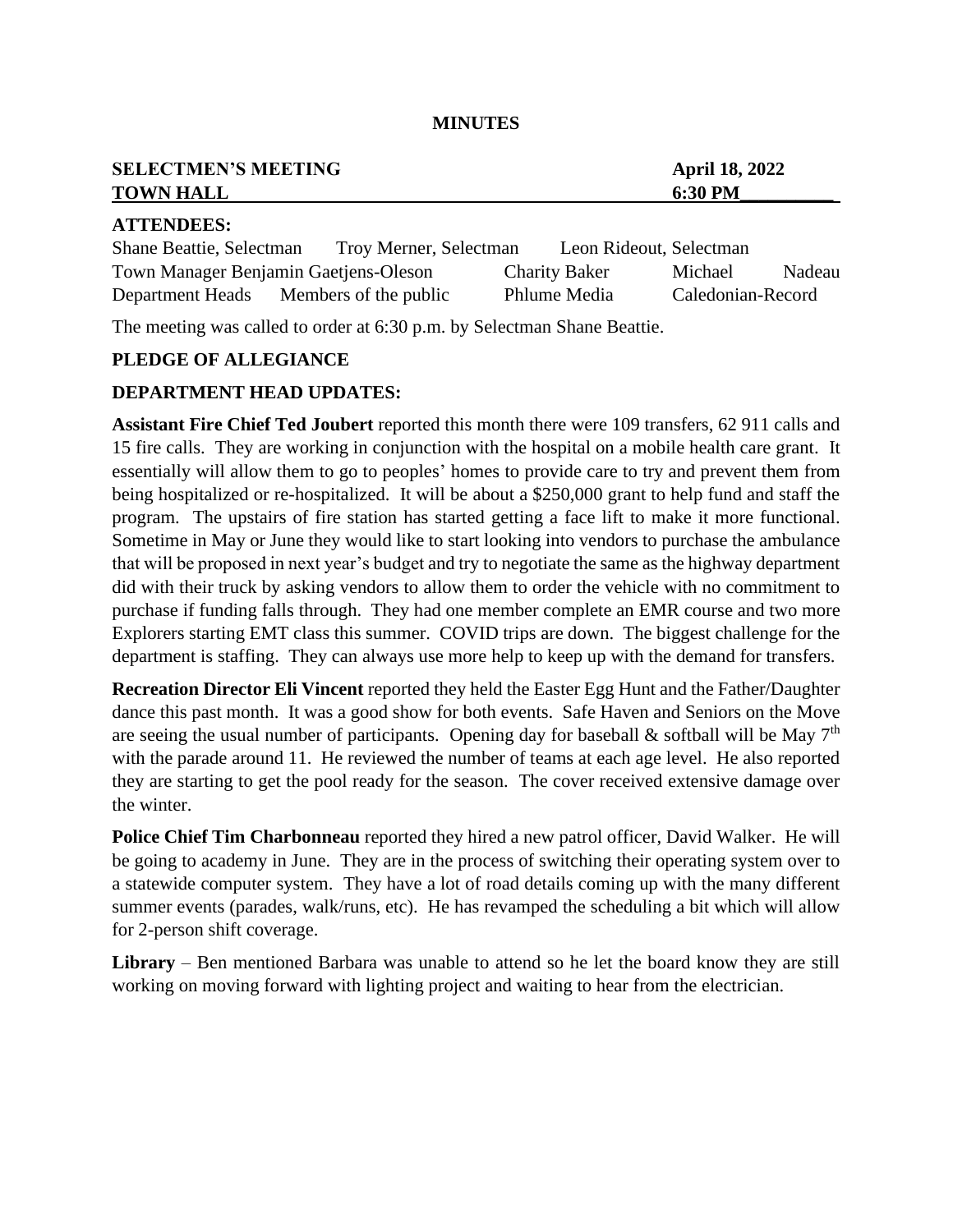### **PUBLIC HEARINGS:**

Ben went over the 2 grants that have been awarded to the Town which the board needs to vote to accept.

- 1. NHDES Asset Management grant which is an extension of the previous funding for the asset management plan. This will allow the town to do some more mapping and rate evaluations, etc. The grant is for \$80,000 with no match required.
- 2. Governor's Office for Emergency Relief & Recovery (GOEFRR) Locality Equipment Matching Program grant for up to \$50,000 to purchase equipment. It will be used to offset the purchase of the ambulance.

## **Motion made by Leon and seconded by Troy to open the public hearing for the grants. All in favor. Motion carried.**

There was no public input.

**Motion made by Leon and seconded by Troy to close the public hearing.**

**Motion made by Leon and seconded by Troy to accept the NHDES Asset Management grant and to authorize Town Manager Benjamin Gaetjens-Oleson to sign any and all paperwork regarding such grant. All in favor. Motion carried.**

**Motion made by Leon and seconded by Troy to accept the Governor's Office for Emergency Relief & Recovery Locality Equipment Matching Program grant and to authorize Town Manager Benjamin Gaetjens-Oleson to sign any and all paperwork regarding such grant. All in favor. Motion carried.**

#### **OLD BUSINESS:**

• Review and Approval of the April 4, 2022 meeting minutes.

## **Motion made by Troy and seconded by Leon to accept the April 4, 2022 meeting minutes. All in favor. Motion carried.**

- Sign paperwork  $$ 
	- o Forest Fire Report/Reimbursement forms. It's the reimbursement form for those forest fire wardens that issued permits.
- Kent fountain Ben met with insurance representative who told him to get pricing to replace the fountain. There may be some small pieces that may be able to be incorporated into the replacement. Barry Normandeau knows someone that specializes in that kind of work and is going to take a look to see how to move forward. There may be uses for the pieces that can't be used to replace the fountain. Possibly in other projects/monuments for the parks. Both Leon and Ben mentioned they have been approached by individuals that would like to donate to assist in getting it repaired/replaced.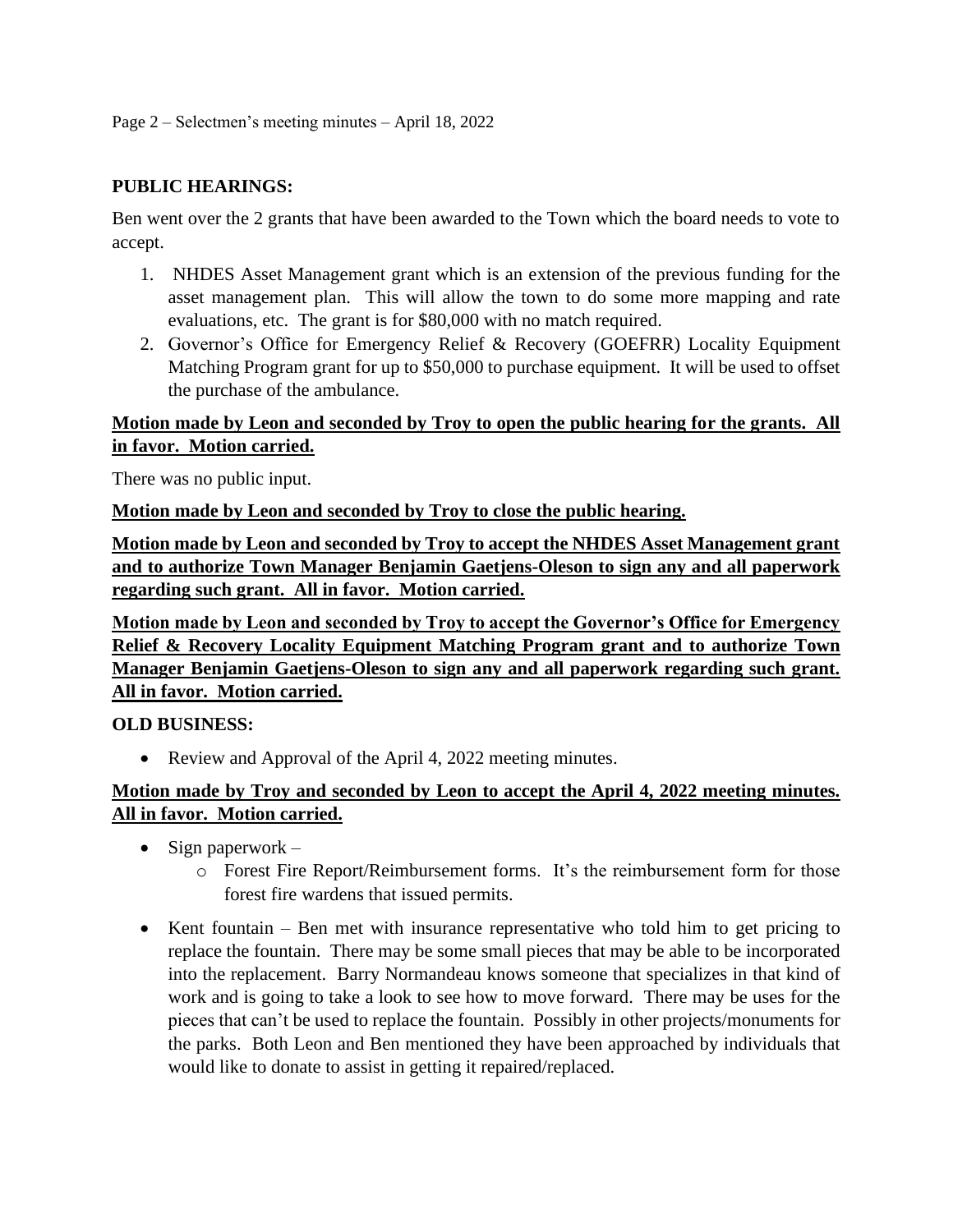• Crosswalks – Ben walked the Main Street with Highway Foreman Tim Brown and Police Chief Tim Charbonneau to take a look at the crosswalks in question in the letter from NHDOT and formulated a response with their recommendations. Ben mentioned there is a preconstruction meeting on Monday to discuss NHDOT's scope of the work on Main Street to include a timeline of the work.

### **NEW BUSINESS:**

• Appointments to the Planning Board - Ben reviewed the recommendations made by the planning board. The board recommends Greg Westcott and Ericka Canales as alternate members and Maggie Jones and Vicki Gibbs as regular members.

# **Motion made by Leon to appoint Maggie Jones and Vicki Gibbs as regular members of the Planning Board. All in favor. Motion carried.**

# **Motion made by Leon and seconded by Troy to appoint Greg Westcott and Ericka Canales as alternate members of the planning board. All in favor. Motion carried.**

### **INFORMATION:**

- BTLA notice of when the last tax bill was sent by the Tax Collector for 2021.
- Zoning Board Notice of Decision for an area variance for LRH-2 LLC, Tap Map P07, Lot 036 to allow eight residential units in an already mixed-use structure wherein six are allowed.
- Land Use Permits
	- o Colin Christie, 26 Governors Terrace Demo existing garage and replace on concrete slab with 48'x32' stick-built, unheated and unplumbed garage with clapboard siding, windows and metal roof, 2 man-doors and 2 overhead doors; intended use for auto and property storage.
	- $\circ$  101 Main Street Inc, 101 Main Street Continuance of Permits 19-005 & 20-039. Complete renovation of building including exterior rehabilitation, elevator installation and interior demolition and reconstruction of all 3 floors for mixed use property.
	- o LRH-2 LLC, 55 Main Street Renovate and construct eight residential rental apartments on the  $2<sup>nd</sup>$  and  $3<sup>rd</sup>$  floors. First floor shall remain available for commercial/retail space.
	- o Yvonne Willey, 33 Summer Street Roof replacement, construction of new chimney top, gravel driveway, interior modifications to include demolition of wall(s) between rooms, installation of new kitchen cabinets, refinishing of floors, & painting of walls.